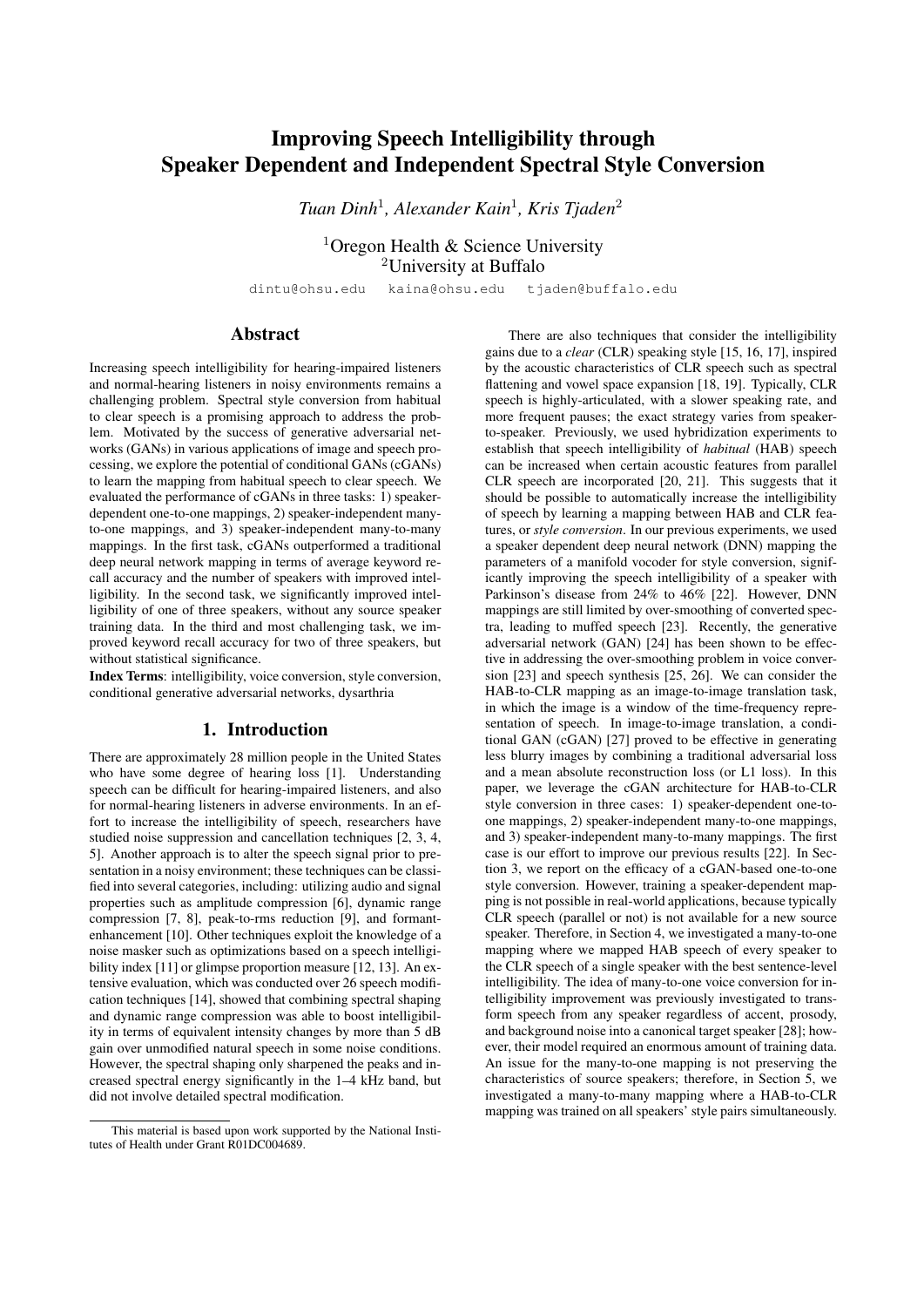

Figure 1: *cGAN framework for style conversion.*

## 2. Conditional Adversarial Network

Traditional GANs have a generative model or a generator  $(G)$ and a discriminative model or a discriminator  $(D)$ , that together play a min-max game. Component G tries to fool component D by generating outputs close to the real data, while component  $D$  is trained to distinguish the output of component  $G$  from real data. Component  $G$  is a mapping function from random noise z to y,  $G: \{z\} \rightarrow y$  [24]. In contrast, a cGAN model learns a mapping from an input x and random noise  $z$  to  $y$ ,  $G$ :  ${x, z} \rightarrow y$ . The cGAN model has both G and D conditioned on input x [27], trained with the objective function  $\mathcal{L}(D, G)$ :

$$
\min_{G} \max_{D} \mathcal{L}(D, G) =
$$
  
\n
$$
\mathbb{E}_{x,y} [\log D(x, y)] + \mathbb{E}_{x,z} [\log(1 - D(x, G(x, z)))]
$$
\n(1)

In our cGAN, we did not use random noise  $z$ , because using random noise input for generator  $G$  has proven ineffective [27, 29]. Instead, our generator mapped HAB speech features to aligned CLR speech features as shown in Figure 1. For the input vector of  $G$ , we added context by concatenating the current HAB frame in our VAE-12 representation [22] with five preceding and five following frames. We normalized the input and outputs of the network via standard scaling. The input of  $D$  consisted of either the output of  $G$  or aligned CLR feature frames, combined with the current HAB feature frame (what we wanted the output to be conditioned on). Thus, both  $G$  and D are conditioned on the current HAB feature. In addition to the adversarial loss function  $\mathcal{L}(D, G)$  in Equation 1, we also minimized the L1 loss between the output of  $G$  and the ground truth; this addition was demonstrated to generate less blurry output compared to a root-mean-squared reconstruction loss [27]. We added the L1 loss with a scaling factor of 100 to  $\mathcal{L}(D, G)$ .

The structure of  $G$  is shown in Figure 2 [22]. By adding the input of  $G$  to the output of its last layer, we expected the network to focus on the difference between the HAB and CLR VAE-12 representations. The discriminator is a DNN with two hidden layers of 256 nodes each, and a single node output layer with sigmoidal activation function. To help stabilize the training process, we used 1) a leaky ReLU activation function with a slope of 0.2 for negative inputs for both  $G$  and  $D$ , 2) a dropout layer following each hidden layer of  $D$  with a dropout rate of 0.5, 3) the Adam optimizer with a batch size of 128, and 4) weights initialized from a zero-centered normal distribution with standard deviation 0.02 [30]. We used a momentum of 0.5, a learning rate decay of 0.00001, and learning rate of 0.0001 for  $D$ , and  $0.0002$  for  $G$ .



Figure 2: *Generator architecture.*

# 3. Experiment: One-to-One Mapping

# 3.1. Data

We used a database with 78 speakers consisting of control speakers (CS, N=32), speakers with multiple sclerosis (MS,  $N=30$ ), and speakers with Parkinson's disease (PD,  $N=16$ ) [31, 32]. All read the same 25 Harvard sentences in habitual and clear conditions (loud, slow, and fast conditions were also available). Speaker's names consisted of group, gender, and number, e. g. PDF7 was the seventh female speaker with PD.

#### 3.2. Method

We applied our proposed cGAN conversion method to convert between two styles of a speaker; specifically, we aimed to convert the spectral aspects of a the HAB style to those of the CLR style, in an effort to improve the speech intelligibility of the former. For analysis and synthesis, we used a manifold vocoder [22]. The vocoder extracts fundamental frequency (F0), aperiodicity, and VAE-12 from each utterance.

We selected three speakers: CSM7, PDF7, and PDM6, who have been shown to benefit the most from the CLR spectrum [22]. We aligned each HAB utterance to its parallel CLR utterance of the same speaker using dynamic time warping (DTW) on 32nd-order log filter bank features. Then, we pretrained the generator that maps HAB VAE-12 to CLR VAE-12, minimizing a mean-squared-error loss. The pre-training stops when there is no progress in a validation set; the maximum number of epochs was 100 . Finally, we trained our proposed cGAN structure up to 300 epochs.

We created conversion stimuli using the mapped VAE-12, and F0 and aperiodicity information from the source HAB speech. To create the 25 conversion sentences, we used a leaveone-out approach, using 22 sentences for training and two for validation. Hybrid stimuli were created by replacing the HAB spectra with their aligned CLR spectra [20].

#### 3.3. Objective Evaluation

We compared the performance of our proposed cGAN to our previous DNN [22]. Table 1 shows the average log spectral distortion (LSD) between mapped VAE-12 and CLR VAE-12. The cGAN mapping has typically smaller average LSD than its DNN counterpart. Specifically, Figure 3 shows the LSD of 25 test sentences from our two mappings. For most sentences, the LSD of the GAN mapping is lower than the LSD of the DNN mapping. Moreover, Figure 4 shows the variance ratio  $\sigma_{CLR}^2 / \sigma_{MAP}^2$  between CLR VAE-12 and mapped VAE-12 for each feature component. The smaller variance ratio of the cGAN mapping method suggests that the over-smoothing effect is reduced compared to the DNN-based method. Figure 5 shows a comparison of various spectrograms.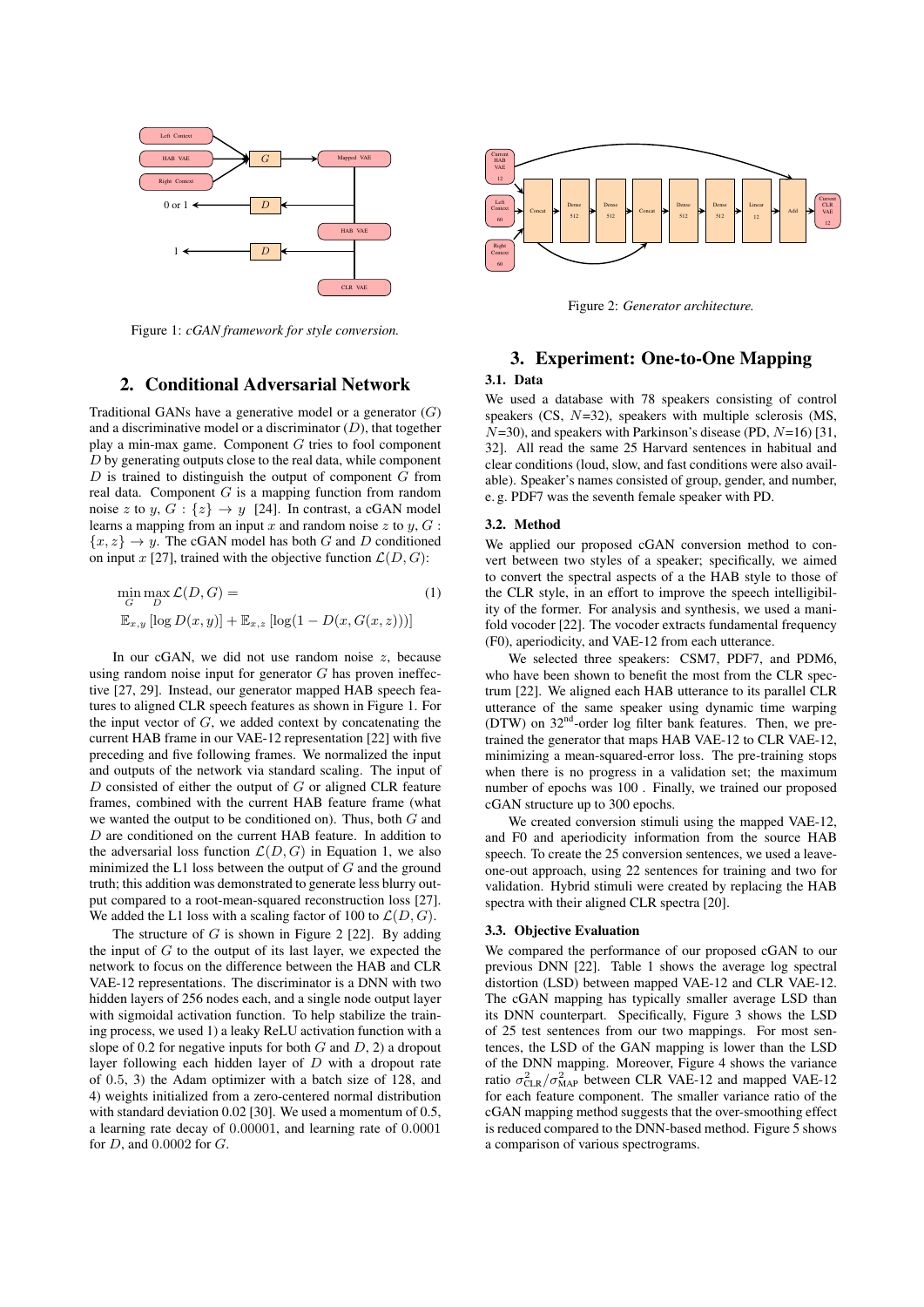

Figure 3: *Log spectral distortion (LSD) of 25 test sentences for three speakers.*



Figure 4: *Variance ratios between CLR VAE-12 (CLR) and mapped VAE-12 (MAP) features (smaller is better).*

## 3.4. Subjective Evaluation

LSD is not a good predictor for human perception; to evaluate speech intelligibility, we designed a test consisting of 25 sentences  $\times$  3 speakers (CSM7, PDF7, PDM6)  $\times$  5 conditions (2 purely vocoded, 1 hybrid, 2 mappings) = 375 unique trials in a Latin-square design. We performed the test on Amazon Mechanical Turk (AMT), where 60 participants listened to 25 Harvard utterances containing five keywords each. Listeners typed out each sentence as best as they could, and we calculated the average number of keywords correctly identified. The hybrid stimuli show an upper bound (or "oracle" mapping) on the intelligibility improvement. The vocoded HAB and vocoded CLR were obtained through analysis and resynthesis with unchanged parameters, using the manifold vocoder. We minimized the

| $\setminus$ speakers<br>mapping | PDF7  | PDM <sub>6</sub> | CSM7  |
|---------------------------------|-------|------------------|-------|
| DNN                             | 16.8  | 16.67            | 16.44 |
| GAN                             | 12.85 | 12.58            | 12.67 |

Table 1: *Average LSD (in dB)*



Figure 5: *Spectrogram of habitual speech (HAB), DNN mapping (DNN), cGAN mapping (GAN), and clear speech (CLR), from speaker PDF7, reading "Four hours of steady work faced us". Note the difference in formants between 2–4 kHz from the 50th–100th frame between the DNN and cGAN methods.*

loudness differences between stimuli by normalizing gains in accordance with a RMSA measure. Finally, each utterance was mixed with babble noise at 0 dB SNR to avoid response saturation effects. Figure 6 shows average keyword accuracy. We observed that the cGAN mapping led to a statistically significant improvement ( $p < 0.001$ ) for two speakers: PDM6 and CSM7, using a two-tailed t-test. In both cases, the cGAN mapping significantly outperformed the DNN-mapping, improving the intelligibility of two of three speakers, compared to our previous work where only one speaker improved [22].

## 4. Experiment: Many-to-One Mapping

A real-time application for speech intelligibility enhancement ideally does not require specific training on the source's speaker's speech, and can thus be considered (source) speakerindependent. Therefore, we studied a many-to-one mapping approach where we mapped HAB speech of every speaker to the CLR speech of a single speaker with the best sentence-level intelligibility. We used the same data as the previous experiment. The CLR speech of the two speakers CSM10 and CSF15 had highest sentence-level intelligibilities [31, 32] and were thus selected as target speech for the male and female case, respectively. We trained two gender-dependent mappings that mapped all HAB VAE-12 features of all male (or female) speakers (except one of three speaker CSM7, PDF7, PDM6) to CLR VAE-12 of CSM10 or CSF15, respectively. The HAB speech of the three speakers CSM7, PDF7, and PDM6 was used for testing. The mapped VAE-12, in combination with the original F0 and aperiodicity of the source speaker, were used to create conversion stimuli. Hybrid stimuli were created by replacing HAB spectra of the source speaker with aligned CLR spectra of the target speaker using hybridization.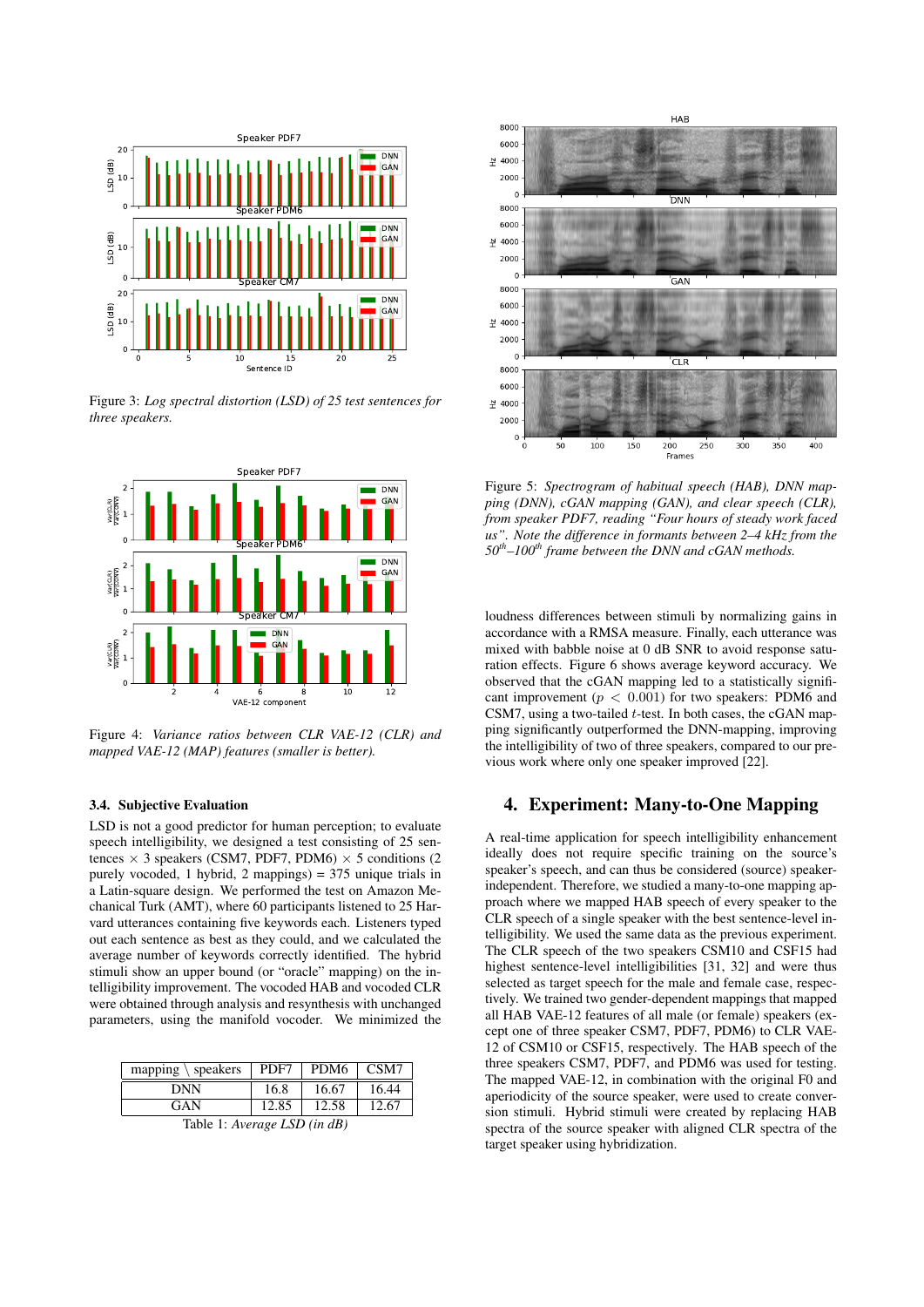

Figure 6: *Keyword recall accuracy of three speakers. The dashed lines show statistically significant differences.*

### 4.1. Objective Evaluation

The average LSD between mapped and CLR spectrograms, with LSD between the input HAB and CLR spectrograms in parentheses, were: 17.32 (21.57) dB for CSM7, 22.7 (27.62) dB for PDF7, and 18.8 (23.28) dB for PDM6, confirming that the mapped speech is closer to CLR speech than input HAB speech.

#### 4.2. Subjective Evaluation

To evaluate the efficacy of the method in terms of intelligibility, we designed a test consisting of 25 sentences  $\times$  3 source speakers (CSM7, PDF7, PDM6)  $\times$  3 conditions (vocoded HAB, cGAN-mapping, hybrid) + 25 sentences  $\times$  2 target speakers (CSM10, CSF15)  $\times$  1 condition (vocoded CLR) = 275 unique trials. We conducted the listening experiment similarly to the previous one, except the number of listeners was 44. Figure 7 shows the resulting keyword accuracy. We found that our manyto-one style conversion significantly improved the intelligibility of one speaker of three test speakers from 17.6% to 34.4%, using a two-tailed t-test ( $p < 0.01$ ), while there is no improvement in other cases.

# 5. Experiment: Many-to-Many Mapping

The disadvantage of the previous many-to-one mapping is that speaker characteristics cannot be preserved. Thus, we investigate the most realistic scenario of a many-to-many mapping that aims to learn solely the style differences, while preserving the linguistic message and speaker characteristics. This task is the hardest among our three experiments because not all speakers' spectral changes across styles have been shown to benefit speech intelligibility [22]. We used the same data as the previous experiments. We aligned each HAB utterance to its parallel CLR utterance of the same speaker using DTW on  $32<sup>nd</sup>$ -order

|             | CSM7 | PDF7 | PDM <sub>6</sub> |
|-------------|------|------|------------------|
| vocoded HAB | 36.8 | 10   | 28.8             |
| GAN         | 39.6 | 15.6 | 26.8             |
| hybrid      | 62   | 22.8 | 57.6             |
| vocoded CLR | 66.8 | 22.4 | 18               |

Table 2: *Average keyword accuracy*



Figure 7: *Keyword recall accuracy of three speakers. The 'vocoded CLR' condition denotes clear speech of target speakers CSM10 and CSF15 for male and female cases, respectively. The dashed lines show statistically significant differences.*

log filter-bank features. Then we trained all one-to-one mappings from HAB VAE-12 to CLR VAE-12 simultaneously.

#### 5.1. Objective Evaluation

The average LSD between the cGAN mapping and CLR spectrograms for the three test speakers, with the LSD between HAB and CLR spectrograms in parentheses, are: 16.36 (17.0) dB for CSM7, 16.66 (17.53) dB for PDF7, and 16.42 (18.06) dB for PDM6, confirming that the mapped speech is closer to CLR speech than the input HAB speech.

#### 5.2. Subjective Evaluation

We designed a test consisting of 25 sentences  $\times$  3 speakers (CSM7, PDF7, PDM6)  $\times$  4 conditions (vocoded HAB, GAN, hybrid, vocoded CLR) = 300 unique trials. We conducted the experiment similarly to the previous ones, except the number of listeners was 24. Table 2 shows average keyword recall accuracy. The cGAN resulted in improvements for two speakers: CSM7 and PDF7. However, the results were not statistically significant using a two-tailed *t*-test ( $p > 0.05$ ).

## 6. Conclusion

We explored a cGAN architecture for spectral style conversion in increasingly challenging experiments. In the speakerdependent one-to-one mapping case, we showed that the cGAN outperformed a DNN in terms of average keyword recall accuracy in all cases. Moreover, the cGAN significantly improved speech intelligibility of two of three speakers, compared to only one speaker when using the DNN. In the speaker-independent many-to-one mapping case, we significantly improved speech intelligibility of one of three speakers, with average keyword recall accuracy increasing from 17.6% to 34.4%. In the speakerindependent many-to-many mapping case, the cGAN improved average keyword accuracy over that of vocoded HAB speech for the two speakers CSM7 and PDF7, but without statistical significance. While these are modest results, they show promise for developing automatic speaker-independent speechintelligibility increasing approaches, especially given the small dataset and the fact that we did not attempt to transform additional acoustic features, such as phoneme durations.